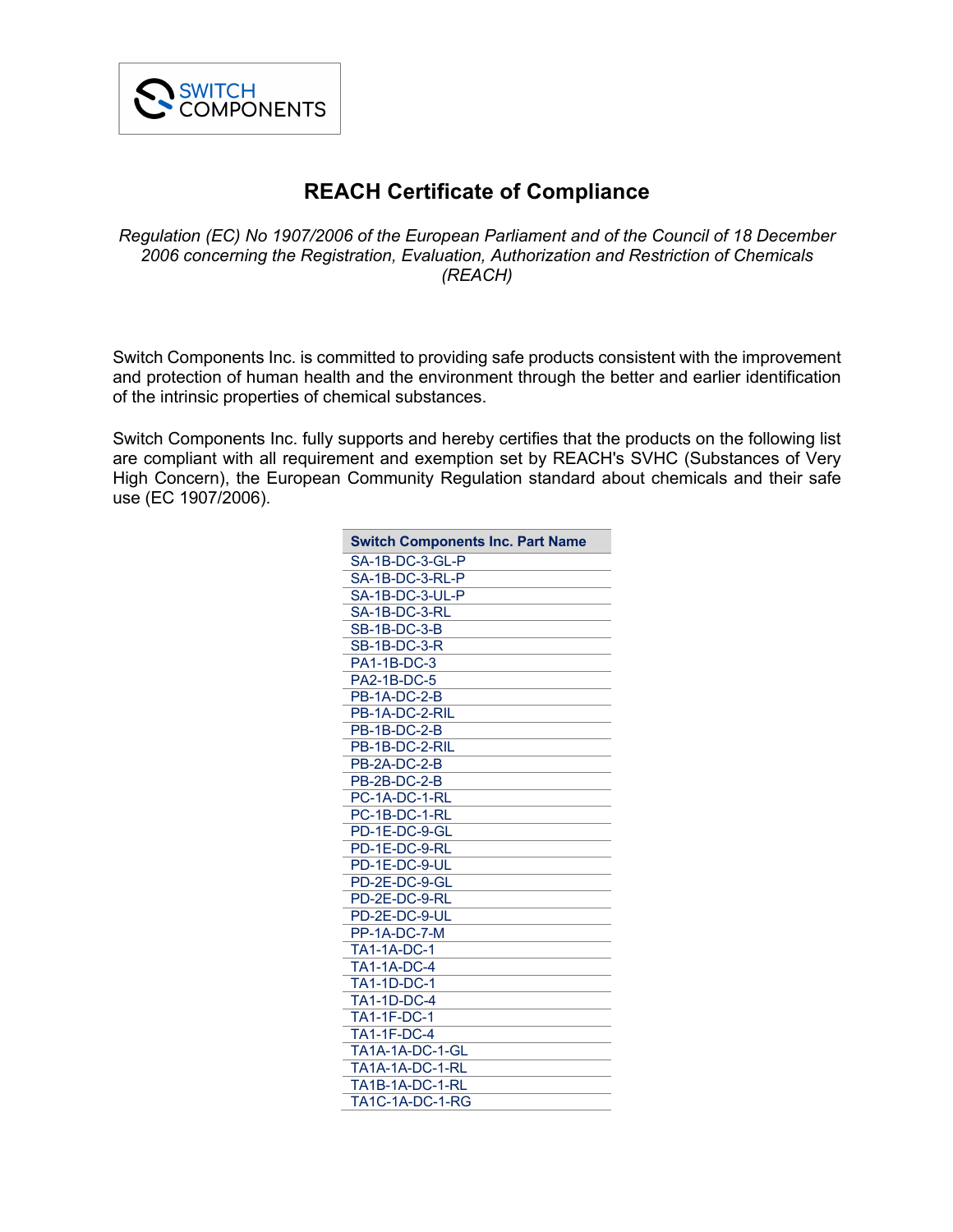

| <b>TA2-1A-DC-1</b>                       |
|------------------------------------------|
| TA2-1B-DC-1                              |
| TA2-1D-DC-1                              |
| <b>TA2-1F-DC-1</b>                       |
| TA2-1G-DC-1                              |
| TA2-1A-DC-1-O                            |
|                                          |
| TA2-1B-DC-1-O                            |
| TA2-1D-DC-1-O                            |
| TA2-1F-DC-1-O                            |
| TA2-1G-DC-1-O                            |
| <b>TA2-1A-DC-5</b>                       |
| TA2-1B-DC-5                              |
| TA2-1D-DC-5                              |
| TA2-1F-DC-5                              |
| TA2-1G-DC-5                              |
|                                          |
| <b>TA2-1A-DC-6</b>                       |
| TA2-1B-DC-6                              |
| <b>TA2-1D-DC-6</b>                       |
| TA2-1F-DC-6                              |
| TA2-1G-DC-6                              |
| TA2-1A-DC-6-O                            |
| TA2-1B-DC-6-O                            |
| TA2-1D-DC-6-O                            |
| TA2-1F-DC-6-O                            |
| TA2-1G-DC-6-O                            |
|                                          |
| <b>TB1-2A-DC-1</b>                       |
| <b>TB1-2D-DC-1</b>                       |
| <b>TB1-2E-DC-1</b>                       |
| TB1-2F-DC-1                              |
| TB1-2G-DC-1                              |
| <b>TB1-2H-DC-1</b>                       |
| <b>TB1-2A-DC-5</b>                       |
| <b>TB1-2B-DC-5</b>                       |
|                                          |
| TB1-2D-DC-5                              |
| <b>TB1-2F-DC-5</b>                       |
| <b>TB1-2A-DC-6</b>                       |
| <b>TB1-2B-DC-6</b>                       |
| TB1-2D-DC-6                              |
| <b>TB1-2E-DC-6</b>                       |
| TB1-2F-DC-6                              |
| TB1-2G-DC-6                              |
| <b>TB1-2H-DC-6</b>                       |
| TB1-1A-DC-WW                             |
|                                          |
| TB1-1B-DC-WW                             |
| TB1-1D-DC-WW                             |
| TB1-1F-DC-WW                             |
| TB1-1G-DC-WW                             |
| TB1-2A-DC-WW                             |
| <b>TB2-1A-DC-1</b>                       |
| TB2-2A-DC-1                              |
| <b>TB2-2B-DC-1</b>                       |
| TB2-2D-DC-1                              |
|                                          |
|                                          |
| <b>TB2-2F-DC-1</b>                       |
| TB2-2G-DC-1                              |
| <b>TB2-2H-DC-1</b><br><b>TB2-1A-DC-4</b> |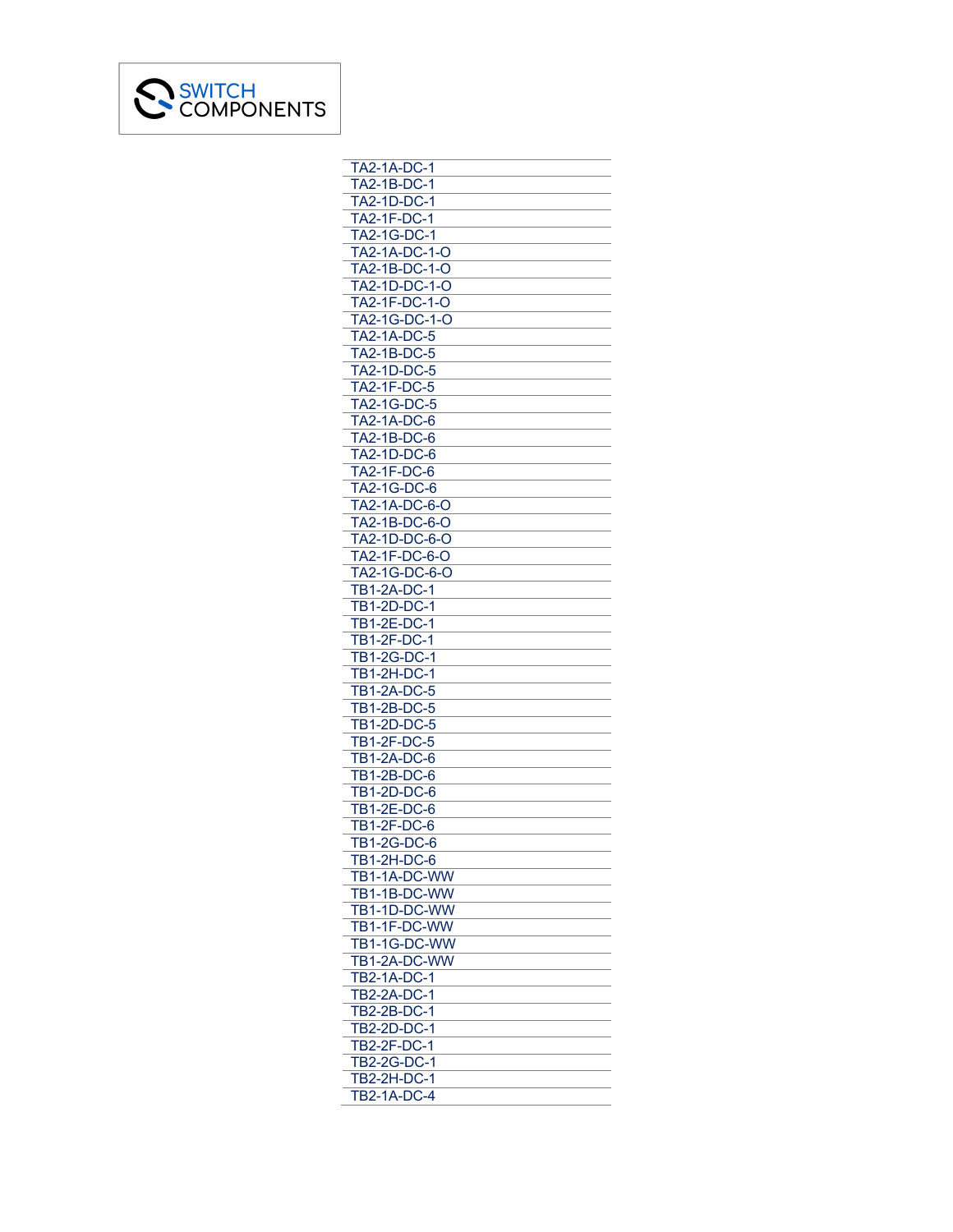

| <b>TB2-2A-DC-4</b>               |
|----------------------------------|
| <b>TB2-2D-DC-4</b>               |
| TB2-2F-DC-4                      |
| <b>TC-1A-DC-6-1</b>              |
| <b>TC-1A-DC-W-1</b>              |
| <b>TC-1A-DC-6-2</b>              |
|                                  |
| <b>TC-1A-DC-W-2</b>              |
| <b>TD1-1A-DC-3-P</b>             |
| <b>TD1-1D-DC-3-P</b>             |
| TD1-1F-DC-3-P                    |
| <b>TD1-1A-DC-3-B</b>             |
| TD1-1A-DC-3-R                    |
| <b>TD1-1A-DC-3-H</b>             |
| <b>TD1-1A-DC-3-M</b>             |
| <b>TD2-1A-DC-3-H</b>             |
| <b>TD2-1D-DC-3-H</b>             |
|                                  |
| TD2-1F-DC-3-H                    |
| TD2-1G-DC-3-H                    |
| TE1-1A-DC-1-PB                   |
| TE1-1D-DC-1-PB                   |
| <b>TE1-1F-DC-1-PB</b>            |
| <b>TE1-1A-DC-1-AL</b>            |
| TE1-1A-DC-1-GL                   |
| <b>TE1-1A-DC-1-RL</b>            |
| <b>TE1-1A-DC-1-UL</b>            |
| TE3-1A-DC-1-AL                   |
|                                  |
| TE3-1A-DC-1-GL                   |
| <b>TE3-1A-DC-1-RL</b>            |
| TE4-1A-DC-1-GL<br>TE4-1A-DC-1-RL |
|                                  |
| TE5-1A-DC-1-RL                   |
| <b>TE6-1A-DC-1-PB</b>            |
| TE6-1A-DC-1-AL                   |
|                                  |
| TE6-1A-DC-1-GL<br>TE6-1A-DC-1-RL |
| TE6-1A-DC-1-UL                   |
| <b>RA1-1A-DC-2-B</b>             |
|                                  |
| RA1-1A-DC-2-B-1                  |
| RA1-1A-DC-2-B-2                  |
| RA1-1A-DC-2-B-3                  |
| RA1-1A-DC-2-R                    |
| <b>RA1-1A-DC-2-H</b>             |
| RA1-1B-DC-2-B                    |
| RA1-1D-DC-2-B                    |
| RA1-1D-DC-2-B-4                  |
| RA1-1F-DC-2-B                    |
| RA1-1F-DC-2-B-5                  |
|                                  |
| RA1-1G-DC-2-B                    |
| RA1-1A-DC-2-AL                   |
| <b>RA1-1A-DC-2-GL</b>            |
| RA1-1A-DC-2-RL                   |
| RA1-2A-DC-2-B                    |
| RA1-2A-DC-2-B-1                  |
| RA1-2A-DC-2-B-2                  |
| <u>RA1-2D-DC-2-B</u>             |
| RA1-2F-DC-2-B                    |
|                                  |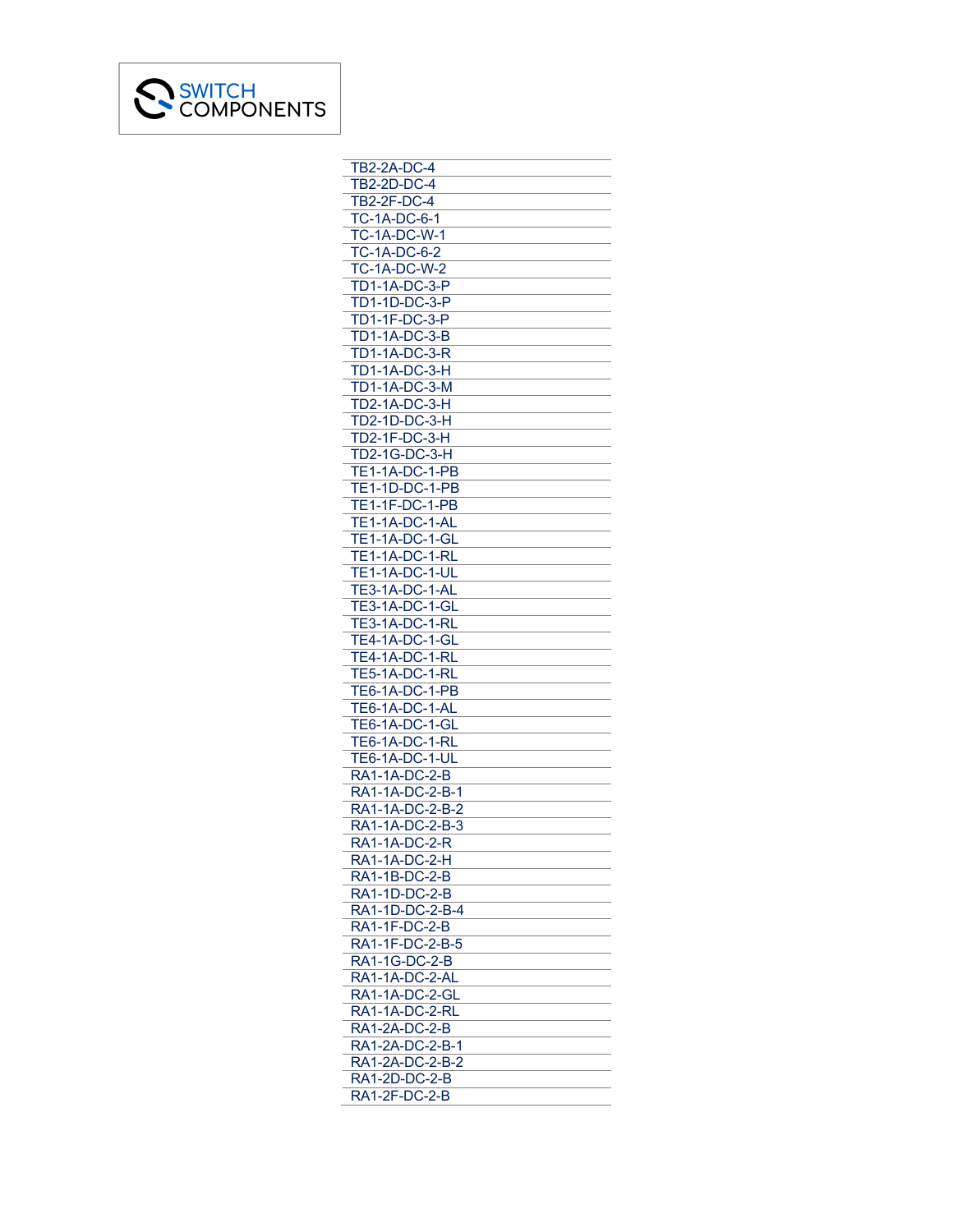

| RA1-2F-DC-2-B-5                    |
|------------------------------------|
| RA1-2G-DC-2-B                      |
| RA2-1A-DC-2-AL                     |
| RA2-1A-DC-2-GL                     |
| RA2-1A-DC-2-RL                     |
| RA2-1A-DC-2-UL                     |
| RA3-1A-DC-2-AL                     |
| RA3-1A-DC-2-GL                     |
| RA3-1A-DC-2-RL                     |
| <b>RA4-1A-DC-2-B</b>               |
| RA4-1B-DC-2-B                      |
| RA4-1A-DC-2-AL                     |
| RA4-1A-DC-2-GL                     |
| RA4-1A-DC-2-RL                     |
| RA4-2A-DC-2-B                      |
| <b>RA4-2D-DC-2-B</b>               |
| RA4-2A-DC-2-GL                     |
| RA4-2A-DC-2-RL                     |
| RA5-1A-DC-2-RL                     |
| <b>RB1-1A-DC-2-B</b>               |
| RB1-1A-DC-2-B-1                    |
|                                    |
| RB1-1A-DC-2-B-3                    |
| RB1-1A-DC-2-R                      |
| <b>RB1-1B-DC-2-B</b>               |
| <b>RB1-1D-DC-2-B</b>               |
| <b>RB1-1F-DC-2-B</b>               |
| RB2-1A-DC-2-AL                     |
|                                    |
| RB2-1A-DC-2-GL                     |
| RB2-1A-DC-2-RL                     |
| RC-1A-DC-1-RL                      |
| <b>RD1-1A-DC-1-B</b>               |
| RD1-1A-DC-1-AL                     |
| RD1-1A-DC-1-GL                     |
| RD1-1A-DC-1-RL                     |
| RD1-1A-DC-1-UL                     |
| RD2-1A-DC-1-AL                     |
| RD2-1A-DC-1-GL                     |
| RD2-1A-DC-1-RL                     |
| RD2-1A-DC-1-UL                     |
| <b>RE2-1F-DC-1-B</b>               |
| RE2-1A-DC-1-AL                     |
| RE2-1A-DC-1-GL                     |
|                                    |
| RE2-1A-DC-1-RL                     |
| RE2-1A-DC-1-UL                     |
| <b>RF1-1A-DC-2-B</b>               |
| RF1-1A-DC-2-B-1<br>RF1-1A-DC-2-B-2 |
|                                    |
| RF1-1A-DC-2-B-3                    |
| RF1-1B-DC-2-B                      |
| RF1-1B-DC-2-B-1                    |
| <b>RF1-1D-DC-2-B</b>               |
| RF1-1D-DC-2-B-4                    |
| RF1-1E-DC-2-B                      |
| RF1-1E-DC-2-B-4                    |
| RF1-1F-DC-2-B<br>RF1-1F-DC-2-B-5   |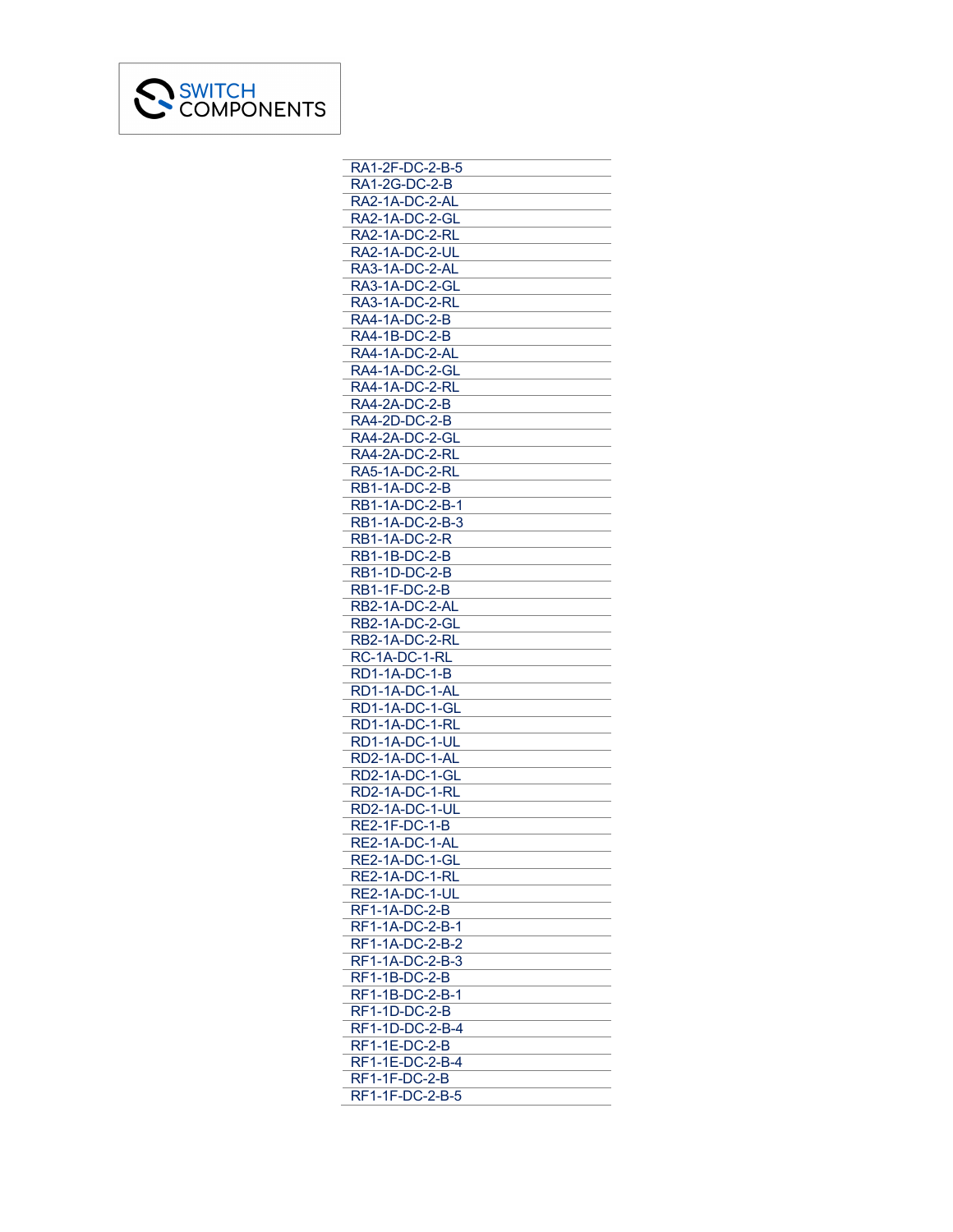

| RF1-1G-DC-2-B                    |
|----------------------------------|
| RF1-1A-DC-2-RL                   |
| RF2-1A-DC-2-GL                   |
| RF2-1A-DC-2-RL                   |
| RF3-1A-DC-2-B                    |
| <b>RF3-1D-DC-2-B</b>             |
| RF3-1A-DC-2-GL                   |
| RF3-1A-DC-2-RL                   |
| <b>RG1-1A-DC-1-B</b>             |
| RG1-1A-DC-1-R-3                  |
| <b>RG1-1F-DC-1-B</b>             |
| <b>RG1-1A-DC-1-RL</b>            |
|                                  |
| RG2-1A-DC-1-AL                   |
| RG2-1A-DC-1-GL<br>RG2-1A-DC-1-RL |
|                                  |
| <b>RG2-1A-DC-1-UL</b>            |
| RG3-1A-DC-1-B                    |
| SRA1-1A-DC-1-NN                  |
| SRA1-1A-DC-1-NN-2                |
| SRA1-1D-DC-1-NN                  |
| SRA1-1G-DC-1-NN                  |
| SRA1-1H-DC-1-NN                  |
| SRA1-2A-DC-1-NN-2                |
| SRA1-2B-DC-1-NN                  |
| SRA1-2F-DC-1-NN                  |
| SRA1-2G-DC-1-NN                  |
| SRA2-1D-DC-1-RG                  |
| SRA2-1F-DC-1-RG                  |
| <u>SRB1-1A-DC-1-NN</u>           |
| SRB1-1B-DC-1-NN                  |
| SRB1-1D-DC-1-NN                  |
| SRB1-1E-DC-1-NN                  |
| SRB1-1G-DC-1-NN                  |
| SRB1-1H-DC-1-NN                  |
| SRB1-2A-DC-1-NN                  |
| SRB1-2D-DC-1-NN                  |
| SRB1-2G-DC-1-NN                  |
|                                  |
| SRB2-1A-DC-1-RNL                 |
| SRB3-1D-DC-1-RGL                 |
| SRB3-1F-DC-1-RGL                 |
| <b>SRC1-1A-DC-1-B</b>            |
| <b>SRC1-1B-DC-1-B</b>            |
| SRC1-1F-DC-1-B                   |
| SRC1-1G-DC-1-B                   |
| SRC2-1A-DC-1-AL                  |
| SRC2-1A-DC-1-GL                  |
| SRC2-1A-DC-1-RL                  |
| SRC2-1A-DC-1-UL                  |
| SRD1-1A-DC-1-BNN                 |
| SRD1-1B-DC-1-BNN                 |
| SRD1-1F-DC-1-BNN                 |
| SRD1-1G-DC-1-BNN                 |
| SRD1-2A-DC-1-BNN                 |
| SRD1-2B-DC-1-BNN                 |
| SRD1-2D-DC-1-BNN                 |
| SRD1-2F-DC-1-BNN                 |
|                                  |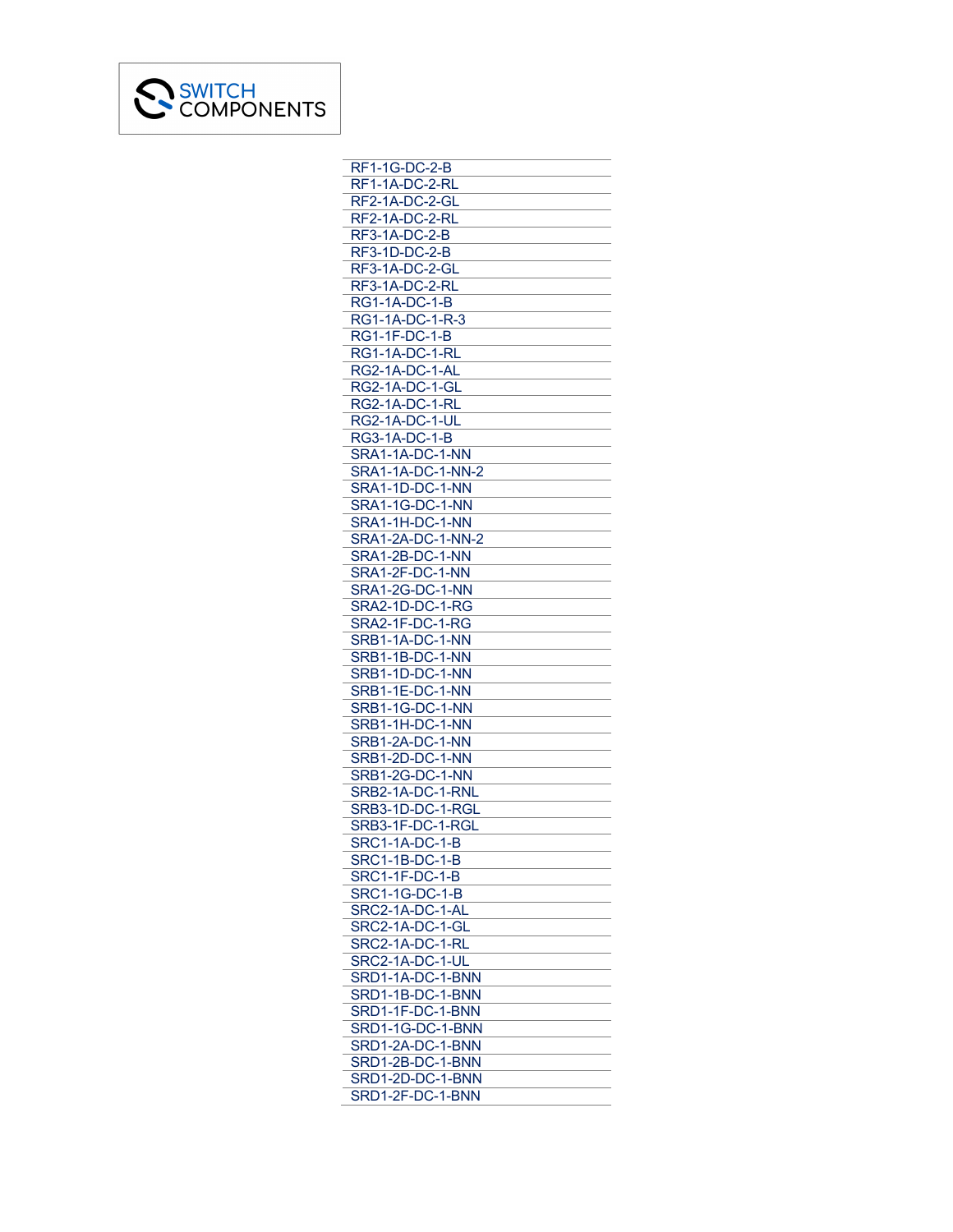

| SRD1-2G-DC-1-BNN                     |
|--------------------------------------|
| SRD1-1A-DC-1-RNN                     |
|                                      |
| SRD1-1B-DC-1-RNN<br>SRD1-1F-DC-1-RNN |
| SRD1-1G-DC-1-RNN                     |
|                                      |
| SRD1-2A-DC-1-RNN                     |
| SRD1-2B-DC-1-RNN                     |
|                                      |
| SRD1-2D-DC-1-RNN<br>SRD1-2F-DC-1-RNN |
| SRD1-2G-DC-1-RNN                     |
| SRD1-1A-DC-1-BAN                     |
| SRD1-1A-DC-1-BGN                     |
|                                      |
| SRD1-1A-DC-1-BRN                     |
| SRD1-2A-DC-1-BAN                     |
| SRD1-2A-DC-1-BGN                     |
| SRD1-2A-DC-1-BRN                     |
| SRD2-1A-DC-1-BNN                     |
| SRD2-1B-DC-1-BNN                     |
| SRD2-1F-DC-1-BNN                     |
| SRD2-1G-DC-1-BNN                     |
| SRD2-2A-DC-1-BNN                     |
|                                      |
| SRD2-2B-DC-1-BNN                     |
| SRD2-2D-DC-1-BNN                     |
| SRD2-2F-DC-1-BNN                     |
| SRD2-2G-DC-1-BNN                     |
| SRD2-1A-DC-1-RNN                     |
| SRD2-1B-DC-1-RNN                     |
| SRD2-1F-DC-1-RNN                     |
|                                      |
| SRD2-1G-DC-1-RNN                     |
| SRD2-2A-DC-1-RNN                     |
| SRD2-2B-DC-1-RNN                     |
| SRD2-2D-DC-1-RNN                     |
| SRD2-2F-DC-1-RNN                     |
| SRD2-2G-DC-1-RNN                     |
| SRD2-1A-DC-1-BAN                     |
| SRD2-1A-DC-1-BGN                     |
| SRD2-1A-DC-1-BRN                     |
|                                      |
| SRD2-2A-DC-1-BAN                     |
| SRD2-2A-DC-1-BGN                     |
| SRD2-2A-DC-1-BRN                     |
| SRD2-1F-DC-1-BRR                     |
| BA                                   |
| BB <sub>1</sub>                      |
| BB <sub>2</sub>                      |
| BC <sub>1</sub>                      |
|                                      |
| $\overline{BC2}$                     |
| BC <sub>3</sub>                      |
| BD                                   |
| $\overline{\text{WT}}$ 1             |
| WT <sub>2</sub>                      |
| WR1                                  |
| WR <sub>2</sub>                      |
| CW <sub>1</sub>                      |
|                                      |
| CW <sub>2</sub>                      |
| SC-R                                 |
| SC-B                                 |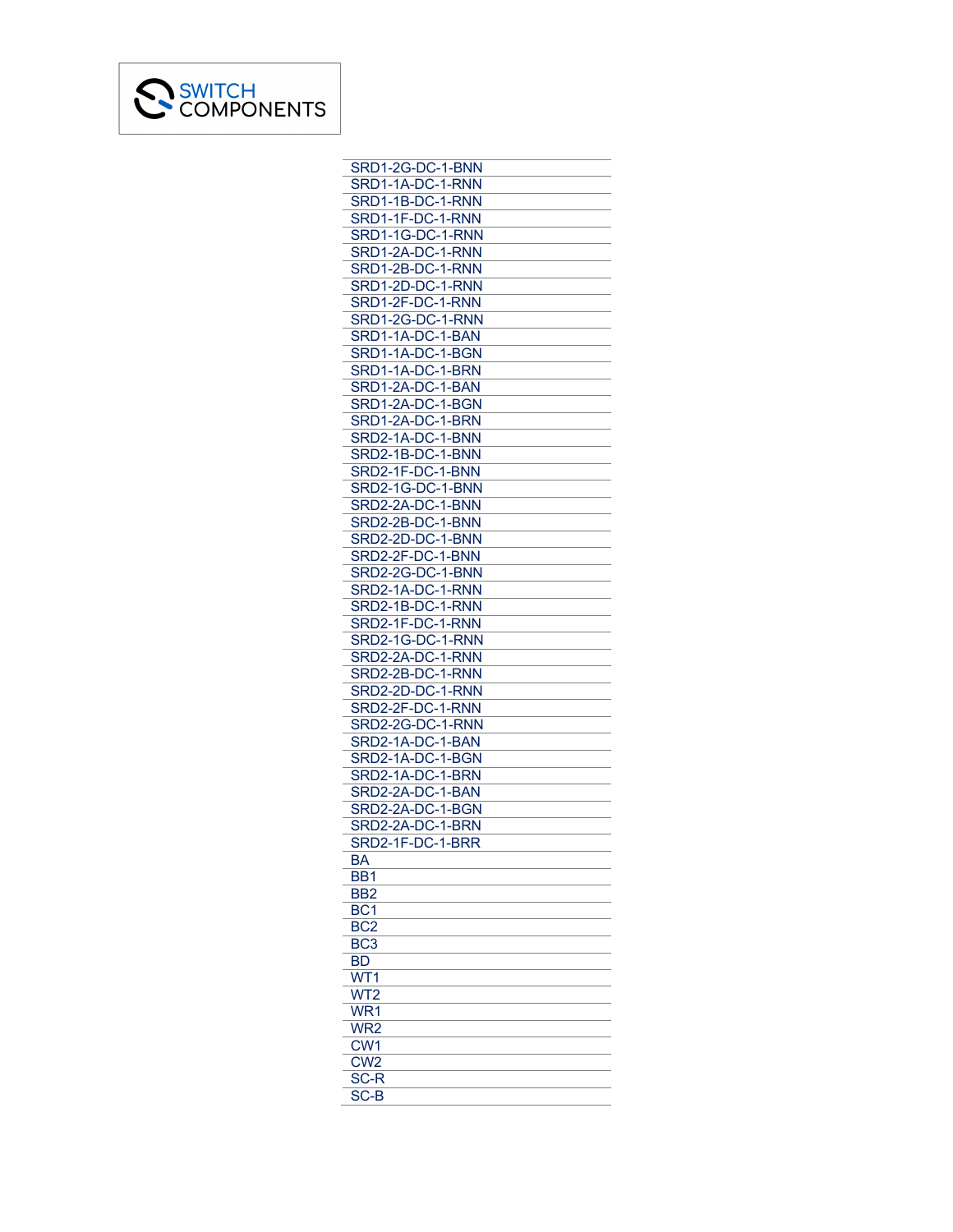

Switch Components Inc. currently conforms up to September 28,2018 and will continue to conform to the requirements of REACH as new amendments are released. Specifically, the below listed chemical substances are not present in our products for quantities totaling over one ton per producer a year and are not present above a concentration of 0.1% by weight.

Switch Components Inc. defines "*REACH Compliant*", to mean that banned substances are not intentionally added during the manufacturing process and have upper concentrations within REACH acceptable limits. The ongoing status is based on Switch Components Inc.'s understanding of REACH and Switch Components Inc.'s knowledge of the materials that are used in its products.

| No. | <b>Chemical Name</b>                                                                                                              | <b>EC Number</b>        | <b>CAS Number</b>                  | <b>Inclusion Date</b> |
|-----|-----------------------------------------------------------------------------------------------------------------------------------|-------------------------|------------------------------------|-----------------------|
| 191 | Benzo[ghi]perylene                                                                                                                | 205-883-8               | 191-24-2                           | 6/27/18               |
| 190 | Decamethylcyclopentasiloxane (D5)                                                                                                 | 208-764-9               | 541-02-6                           | 6/27/18               |
| 189 | Disodium octaborate                                                                                                               | 234-541-0               | 12008-41-2                         | 6/27/18               |
| 188 | Dodecamethylcyclohexasiloxane(D6)                                                                                                 | 208-762-8               | 540-97-6                           | 6/27/18               |
| 187 | Ethylenediamine                                                                                                                   | 203-468-6               | 107-15-3                           | 6/27/18               |
| 186 | Lead                                                                                                                              | 231-100-4               | 7439-92-1                          | 6/27/18               |
| 185 | Octamethylcyclotetrasiloxane(D4)                                                                                                  | 209-136-7               | 556-67-2                           | 6/27/18               |
| 184 | Terphenyl, hydrogenated                                                                                                           | 262-967-7               | 61788-32-7                         | 6/27/18               |
| 183 | Dicyclohexyl phthalate (DCHP)                                                                                                     | 201-545-9               | $84 - 61 - 7$                      | 6/27/18               |
| 182 | benzene-1,2,4-tricarboxylic acid 1,2<br>anhydride (trimellitic anhydride)(TMA)                                                    | 209-008-0               | 552-30-7                           | 6/27/18               |
| 181 | Benz[a]anthracene                                                                                                                 | 200-280-6               | 56-55-3, 1718-53-2                 | 1/15/18               |
| 180 | Cadmium carbonate                                                                                                                 | 208-168-9               | 513-78-0                           | 1/15/18               |
| 179 | Cadmium hydroxide                                                                                                                 | 244-168-5               | 21041-95-2                         | 1/15/18               |
| 178 | Cadmium nitrate                                                                                                                   | 233-710-6               | 10022-68-1, 10325-94-<br>7         | 1/15/18               |
| 177 | Chrysene                                                                                                                          | 205-923-4               | 218-01-9, 1719-03-5                | 1/15/18               |
| 176 | Dodecachloropentacyclo[12.2.1.16,9.02,1<br>3.05,10]octadeca-7,15-diene ("Dechlorane<br>$Plus"^{TM}$                               |                         |                                    | 1/15/18               |
| 175 | Reaction products of 1,3,4-thiadiazolidine-<br>2,5-dithione, formaldehyde and 4-<br>heptylphenol, branched and linear (RP-<br>HP) |                         |                                    | 1/15/18               |
| 174 | Perfluorohexane-1-sulphonic acid and its<br>salts (PFHxS)                                                                         |                         |                                    | 7/7/17                |
| 173 | 4,4'-isopropylidenediphenol (bisphenol A)                                                                                         | 201-245-8               | 80-05-7                            | 1/12/17               |
| 172 | nonadecafluorodecanoic acid (PFDA) and<br>its sodium and ammonium salts                                                           | 206-400-3               | 335-76-2                           | 1/12/17               |
| 171 | 4-heptylphenol, branched and linear (4-<br>HPbI)                                                                                  |                         |                                    | 1/12/17               |
| 170 | p-(1,1-dimethylpropyl)phenol (PTAP)                                                                                               | 201-280-9               | 80-46-6                            | 1/12/17               |
| 169 | Benzo[def]chrysene                                                                                                                | 200-028-5               | $50 - 32 - 8$                      | 6/20/16               |
| 168 | Nitrobenzene                                                                                                                      | 202-716-0               | $98-95-3$                          | 12/17/15              |
| 167 | 2,4-di-tert-butyl-6-(5-chlorobenzotriazol-2-<br>yl)phenol (UV-327)                                                                | 223-383-8               | 3864-99-1                          | 12/17/15              |
| 166 | 2-(2H-benzotriazol-2-yl)-4-(tert-butyl)-6-<br>(sec-butyl)phenol (UV-350)                                                          | 253-037-1               | 36437-37-3                         | 12/17/15              |
| 165 | 1,3-propanesultone                                                                                                                | 214-317-9               | 1120-71-4                          | 12/17/15              |
| 164 | Perfluorononan-1-oic-acid and its sodium<br>and ammonium salts                                                                    | 206-801-3               | 375-95-1, 21049-39-8,<br>4149-60-4 | 12/17/15              |
| 163 | 1,2-benzenedicarboxylic acid, di-C6-10-<br>alkyl esters; 1,2-benzenedicarboxylic acid,                                            | 271-094-0,<br>272-013-1 | 68515-51-5, 68648-93-<br>1         | 6/15/15               |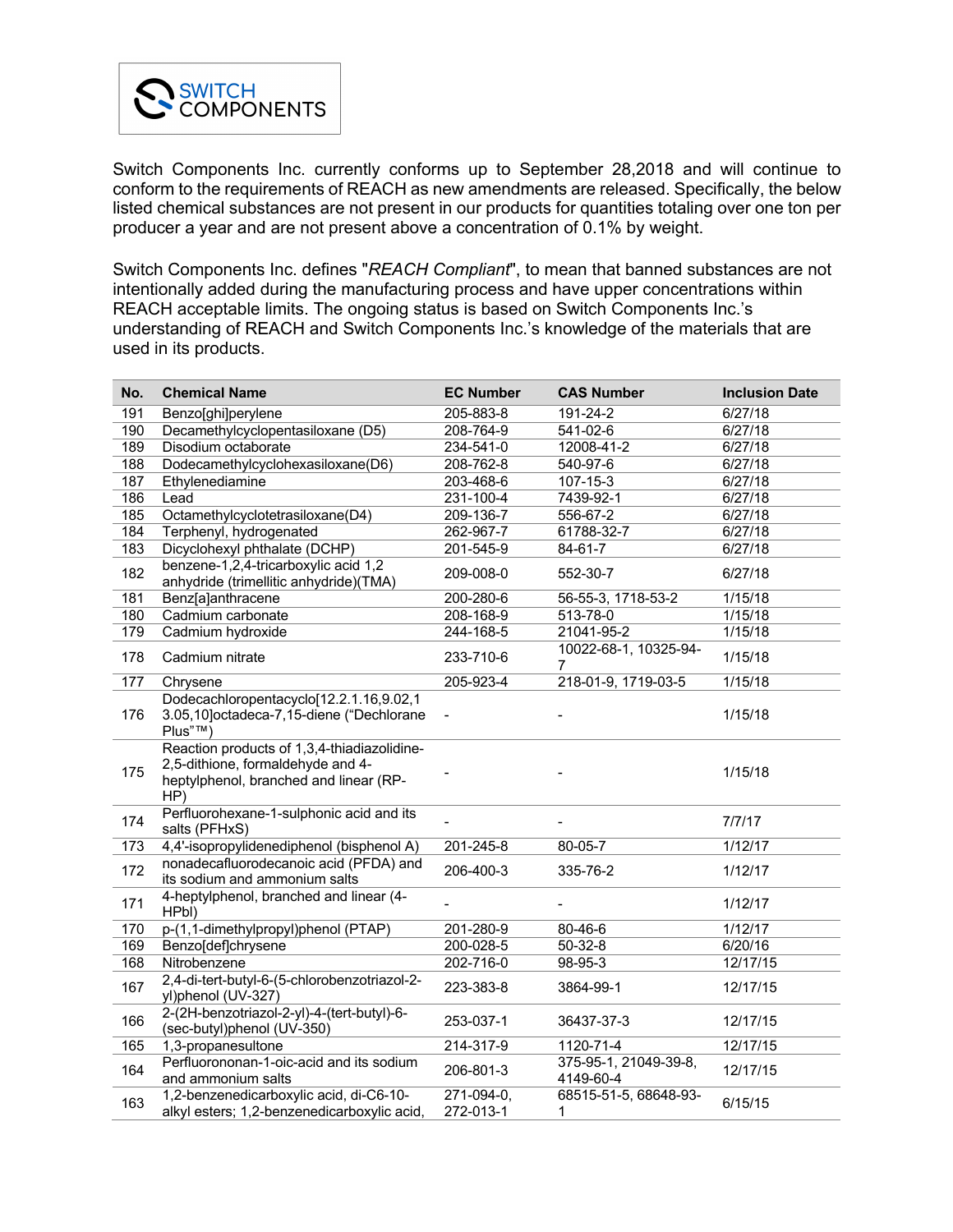|     | mixed decyl and hexyl and octyl diesters<br>with $\geq 0.3\%$ of dihexyl phthalate (EC No.<br>201-559-5)                                                                                                                                                                                                                                                   |                         |                            |                           |
|-----|------------------------------------------------------------------------------------------------------------------------------------------------------------------------------------------------------------------------------------------------------------------------------------------------------------------------------------------------------------|-------------------------|----------------------------|---------------------------|
| 162 | 5-sec-butyl-2-(2,4-dimethylcyclohex-3-en-<br>1-yl)-5-methyl-1,3-dioxane [1], 5-sec-butyl-<br>2-(4,6-dimethylcyclohex-3-en-1-yl)-5-<br>methyl-1,3-dioxane [2] [covering any of the<br>individual stereoisomers of [1] and [2] or<br>any combination thereof]                                                                                                |                         |                            | 6/15/15                   |
| 161 | Bis (2-ethylhexyl)phthalate (DEHP)                                                                                                                                                                                                                                                                                                                         | 204-211-0               | 117-81-7                   | 2014/12/17;<br>2008/10/28 |
| 160 | 2-(2H-benzotriazol-2-yl)-4,6-<br>ditertpentylphenol (UV-328)                                                                                                                                                                                                                                                                                               | 247-384-8               | 25973-55-1                 | 12/17/14                  |
| 159 | 2-benzotriazol-2-yl-4,6-di-tert-butylphenol<br>$(UV-320)$                                                                                                                                                                                                                                                                                                  | 223-346-6               | 3846-71-7                  | 12/17/14                  |
| 158 | 2-ethylhexyl 10-ethyl-4,4-dioctyl-7-oxo-8-<br>oxa-3,5-dithia-4-stannatetradecanoate<br>(DOTE)                                                                                                                                                                                                                                                              | 239-622-4               | 15571-58-1                 | 12/17/14                  |
| 157 | Cadmium fluoride                                                                                                                                                                                                                                                                                                                                           | 232-222-0               | 7790-79-6                  | 12/17/14                  |
| 156 | Cadmium sulphate                                                                                                                                                                                                                                                                                                                                           | 233-331-6               | 10124-36-4, 31119-53-<br>6 | 12/17/14                  |
| 155 | reaction mass of 2-ethylhexyl 10-ethyl-4,4-<br>dioctyl-7-oxo-8-oxa-3,5-dithia-4-<br>stannatetradecanoate and 2-ethylhexyl<br>10-ethyl-4-[[2-[(2-ethylhexyl)oxy]-2-<br>oxoethyl]thio]-4-octyl-7-oxo-8-oxa-3,5-<br>dithia-4-stannatetradecanoate (reaction<br>mass of DOTE and MOTE)                                                                         |                         |                            | 12/17/14                  |
| 154 | 1,2-Benzenedicarboxylic acid,<br>dihexylester, branched and linear                                                                                                                                                                                                                                                                                         | 271-093-5               | 68515-50-4                 | 6/16/14                   |
| 153 | Cadmium chloride                                                                                                                                                                                                                                                                                                                                           | 233-296-7               | 10108-64-2                 | 6/16/14                   |
| 152 | Sodium perborate, perboric acid, sodium<br>salt                                                                                                                                                                                                                                                                                                            | 239-172-9,<br>234-390-0 |                            | 6/16/14                   |
| 151 | Sodium peroxometaborate                                                                                                                                                                                                                                                                                                                                    | 231-556-4               | 7632-4-4,                  | 6/16/14                   |
| 150 | Cadmium sulphide                                                                                                                                                                                                                                                                                                                                           | 215-147-8               | 1306-23-6                  | 12/16/13                  |
| 149 | Dihexyl phthalate                                                                                                                                                                                                                                                                                                                                          | 201-559-5               | 84-75-3                    | 12/16/13                  |
| 148 | Disodium 3,3'-[[1,1'-biphenyl]-4,4'-<br>diylbis(azo)]bis(4-aminonaphthalene-1-<br>sulphonate) (C.I. Direct Red 28)                                                                                                                                                                                                                                         | 209-358-4               | 573-58-0                   | 12/16/13                  |
| 147 | Disodium 4-amino-3-[[4'-[(2,4-<br>diaminophenyl)azo][1,1'-biphenyl]-4-<br>yl]azo] -5-hydroxy-6-<br>(phenylazo)naphthalene-2,7-disulphonate<br>(C.I. Direct Black 38)                                                                                                                                                                                       | 217-710-3               | 1937-37-7                  | 12/16/13                  |
| 146 | Imidazolidine-2-thione (2-imidazoline-2-<br>thiol)                                                                                                                                                                                                                                                                                                         | 202-506-9               | 96-45-7                    | 12/16/13                  |
| 145 | Lead di(acetate)                                                                                                                                                                                                                                                                                                                                           | 206-104-4               | 301-04-2                   | 12/16/13                  |
| 144 | Trixylyl phosphate                                                                                                                                                                                                                                                                                                                                         | 246-677-8               | 25155-23-1                 | 12/16/13                  |
| 143 | 4-Nonylphenol, branched and linear,<br>ethoxylated [substances with a linear<br>and/or branched alkyl chain with a carbon<br>number of 9 covalently bound in position 4<br>to phenol, ethoxylated covering UVCB-<br>and well-defined substances, polymers<br>and homologues, which include any of the<br>individual isomers and/or combinations<br>thereof |                         |                            | 6/20/13                   |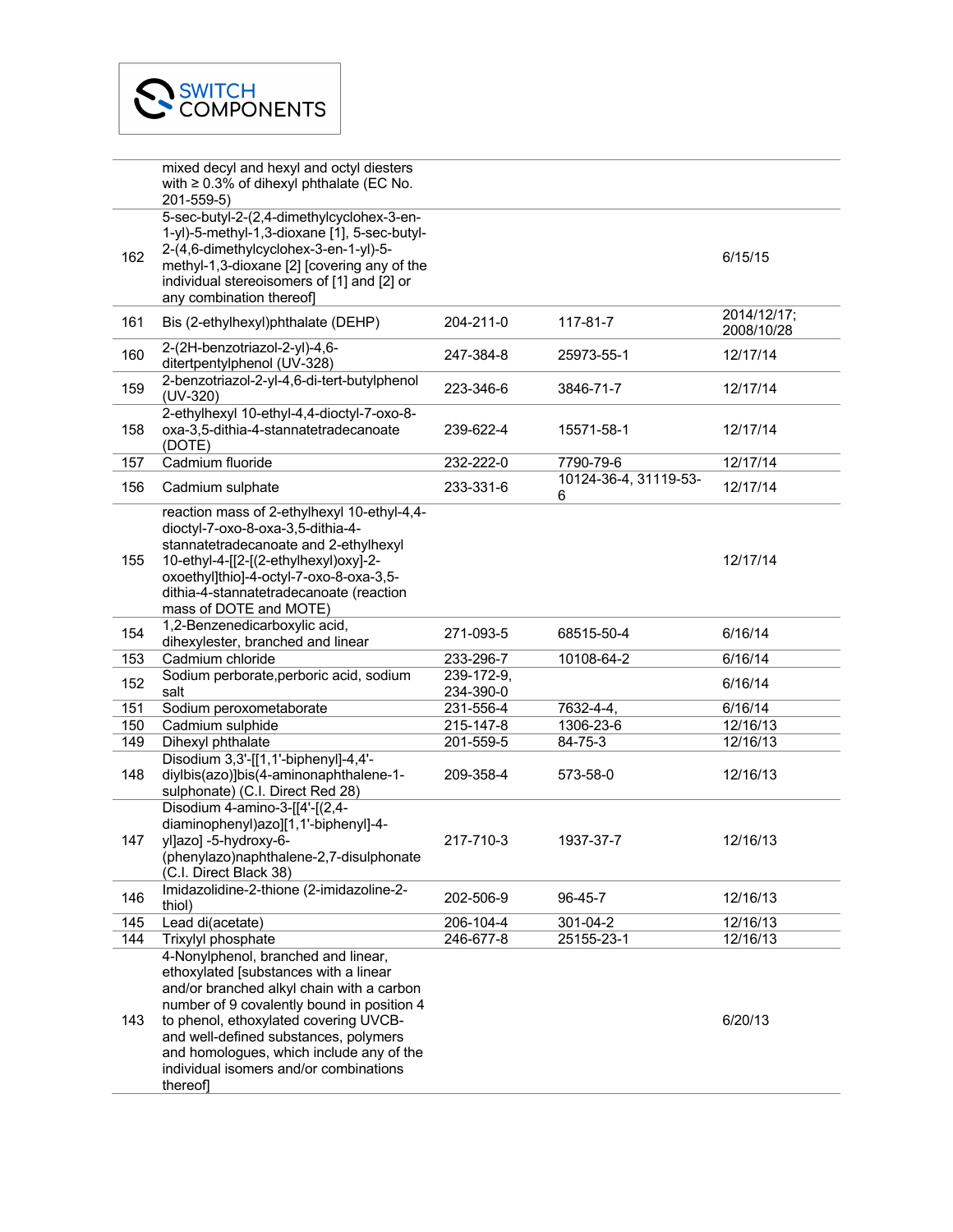| 142 | Ammonium pentadecafluorooctanoate<br>(APFO)                                                                                                                                                                                                                                                                                                                    | 223-320-4                             | 3825-26-1                          | 6/20/13  |
|-----|----------------------------------------------------------------------------------------------------------------------------------------------------------------------------------------------------------------------------------------------------------------------------------------------------------------------------------------------------------------|---------------------------------------|------------------------------------|----------|
| 141 | Cadmium                                                                                                                                                                                                                                                                                                                                                        | 231-152-8                             | 7440-43-9                          | 6/20/13  |
| 140 | Cadmium oxide                                                                                                                                                                                                                                                                                                                                                  | 215-146-2                             | 1306-19-0                          | 6/20/13  |
| 139 | Dipentyl phthalate (DPP)                                                                                                                                                                                                                                                                                                                                       | 205-017-9                             | 131-18-0                           | 6/20/13  |
| 138 | Pentadecafluorooctanoic acid (PFOA)                                                                                                                                                                                                                                                                                                                            | 206-397-9                             | 335-67-1                           | 6/20/13  |
| 137 | 1,2-Benzenedicarboxylic acid,<br>dipentylester, branched and linear                                                                                                                                                                                                                                                                                            | 284-032-2                             | 84777-06-0                         | 12/19/12 |
| 136 | 1,2-Diethoxyethane                                                                                                                                                                                                                                                                                                                                             | 211-076-1                             | 629-14-1                           | 12/19/12 |
| 135 | 1-bromopropane (n-propyl bromide)                                                                                                                                                                                                                                                                                                                              | 203-445-0                             | 106-94-5                           | 12/19/12 |
| 134 | 3-ethyl-2-methyl-2-(3-methylbutyl)-1,3-<br>oxazolidine                                                                                                                                                                                                                                                                                                         | 421-150-7                             | 143860-04-2                        | 12/19/12 |
| 133 | 4,4'-methylenedi-o-toluidine                                                                                                                                                                                                                                                                                                                                   | 212-658-8                             | 838-88-0                           | 12/19/12 |
| 132 | 4,4'-oxydianiline and its salts                                                                                                                                                                                                                                                                                                                                | 202-977-0                             | 101-80-4                           | 12/19/12 |
| 131 | 4-(1,1,3,3-tetramethylbutyl)phenol,<br>ethoxylated [covering well-defined<br>substances and UVCB substances,<br>polymers and homologues]                                                                                                                                                                                                                       |                                       |                                    | 12/19/12 |
| 130 | 4-Aminoazobenzene                                                                                                                                                                                                                                                                                                                                              | 200-453-6                             | 60-09-3                            | 12/19/12 |
|     | 4-methyl-m-phenylenediamine (toluene-                                                                                                                                                                                                                                                                                                                          |                                       |                                    |          |
| 129 | 2,4-diamine)                                                                                                                                                                                                                                                                                                                                                   | 202-453-1                             | 95-80-7                            | 12/19/12 |
| 128 | 4-Nonylphenol, branched and linear<br>[substances with a linear and/or branched<br>alkyl chain with a carbon number of 9<br>covalently bound in position 4 to phenol,<br>covering also UVCB- and well-defined<br>substances which include any of the<br>individual isomers or a combination<br>thereof                                                         |                                       |                                    | 12/19/12 |
| 127 | 6-methoxy-m-toluidine (p-cresidine)                                                                                                                                                                                                                                                                                                                            | 204-419-1                             | 120-71-8                           | 12/19/12 |
| 126 | [Phthalato(2-)]dioxotrilead                                                                                                                                                                                                                                                                                                                                    | 273-688-5                             | 69011-06-9                         | 12/19/12 |
| 125 | Acetic acid, lead salt, basic                                                                                                                                                                                                                                                                                                                                  | 257-175-3                             | 51404-69-4                         | 12/19/12 |
| 124 | Biphenyl-4-ylamine                                                                                                                                                                                                                                                                                                                                             | 202-177-1                             | $92 - 67 - 1$                      | 12/19/12 |
| 123 | Bis(pentabromophenyl) ether                                                                                                                                                                                                                                                                                                                                    | 214-604-9                             | 1163-19-5                          | 12/19/12 |
| 122 | (decabromodiphenyl ether) (DecaBDE)<br>Cyclohexane-1,2-dicarboxylic anhydride<br>[1], cis-cyclohexane-1,2-dicarboxylic<br>anhydride [2], trans-cyclohexane-1,2-<br>dicarboxylic anhydride [3] [The individual<br>cis- [2] and trans- [3] isomer substances<br>and all possible combinations of the cis-<br>and trans-isomers [1] are covered by this<br>entry] | 201-604-9,<br>236-086-3,<br>238-009-9 | 85-42-7, 13149-00-3,<br>14166-21-3 | 12/19/12 |
| 121 | Diazene-1,2-dicarboxamide (C,C`-<br>azodi(formamide)) (ADCA)                                                                                                                                                                                                                                                                                                   | 204-650-8                             | 123-77-3                           | 12/19/12 |
| 120 |                                                                                                                                                                                                                                                                                                                                                                |                                       |                                    |          |
| 119 | Dibutyltin dichloride (DBTC)                                                                                                                                                                                                                                                                                                                                   | 211-670-0                             | 683-18-1                           | 12/19/12 |
|     | Diethyl sulphate                                                                                                                                                                                                                                                                                                                                               | 200-589-6                             | 64-67-5                            | 12/19/12 |
| 118 | Diisopentylphthalate                                                                                                                                                                                                                                                                                                                                           | 210-088-4                             | 605-50-5                           | 12/19/12 |
| 117 | Dimethyl sulphate                                                                                                                                                                                                                                                                                                                                              | 201-058-1                             | 77-78-1                            | 12/19/12 |
| 116 | Dinoseb (6-sec-butyl-2,4-dinitrophenol)                                                                                                                                                                                                                                                                                                                        | 201-861-7                             | 88-85-7                            | 12/19/12 |
| 115 | Dioxobis(stearato)trilead                                                                                                                                                                                                                                                                                                                                      | 235-702-8                             | 12578-12-0                         | 12/19/12 |
| 114 | Fatty acids, C16-18, lead salts                                                                                                                                                                                                                                                                                                                                | 292-966-7                             | 91031-62-8                         | 12/19/12 |
| 113 | Furan                                                                                                                                                                                                                                                                                                                                                          | 203-727-3                             | 110-00-9                           | 12/19/12 |
| 112 | Henicosafluoroundecanoic acid                                                                                                                                                                                                                                                                                                                                  | 218-165-4                             | 2058-94-8                          | 12/19/12 |
| 111 | Heptacosafluorotetradecanoic acid<br>Hexahydromethylphthalic anhydride [1],                                                                                                                                                                                                                                                                                    | 206-803-4                             | 376-06-7<br>25550-51-0, 19438-60-  | 12/19/12 |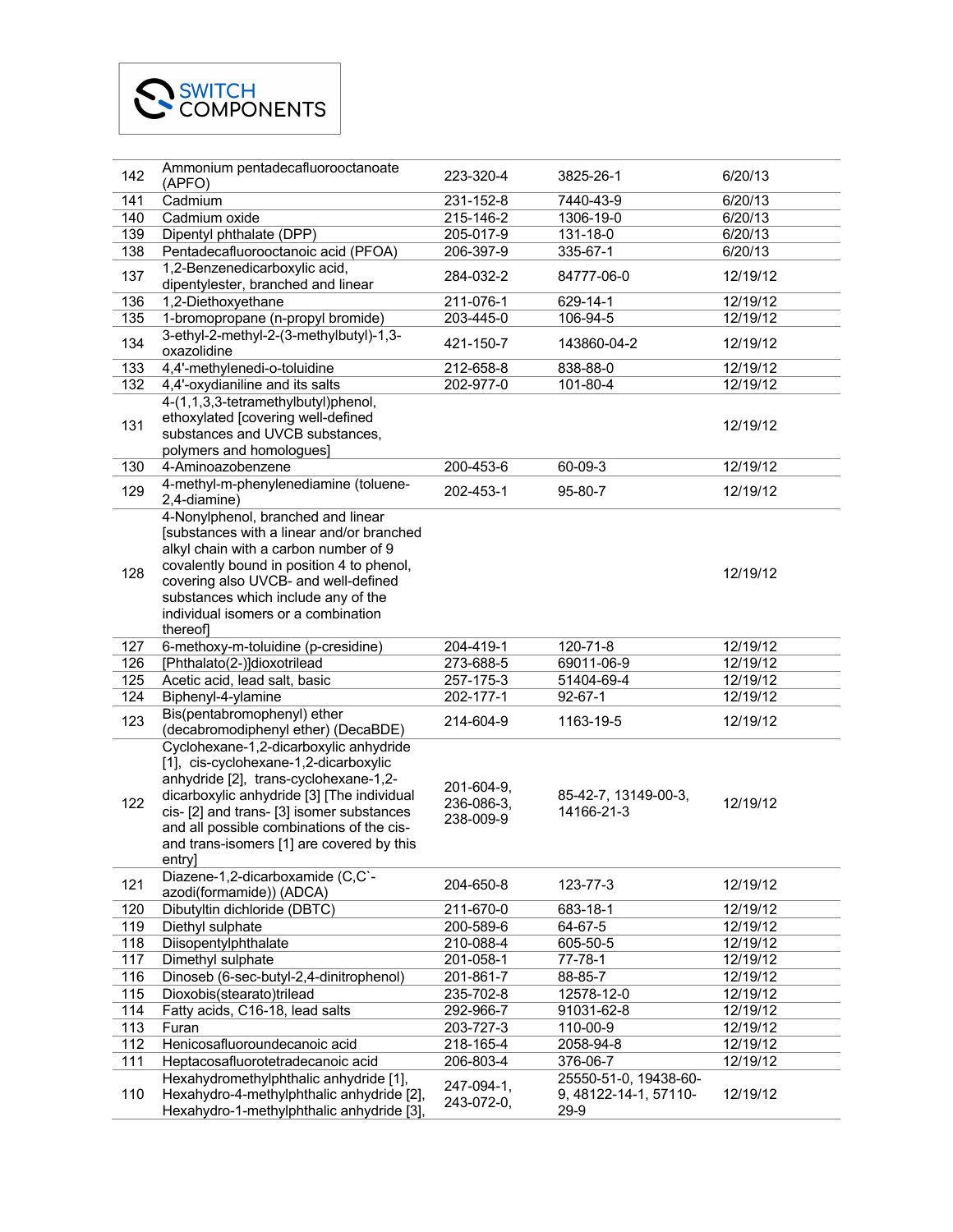|     | Hexahydro-3-methylphthalic anhydride [4]                                                                                                                                                | 256-356-4, |                  |          |
|-----|-----------------------------------------------------------------------------------------------------------------------------------------------------------------------------------------|------------|------------------|----------|
|     | [The individual isomers [2], [3] and [4]                                                                                                                                                | 260-566-1  |                  |          |
|     | (including their cis- and trans- stereo                                                                                                                                                 |            |                  |          |
|     | isomeric forms) and all possible                                                                                                                                                        |            |                  |          |
|     | combinations of the isomers [1] are                                                                                                                                                     |            |                  |          |
|     | covered by this entry]                                                                                                                                                                  |            |                  |          |
| 109 | Lead bis(tetrafluoroborate)                                                                                                                                                             | 237-486-0  | 13814-96-5       | 12/19/12 |
| 108 | Lead cyanamidate                                                                                                                                                                        | 244-073-9  | 20837-86-9       | 12/19/12 |
| 107 | Lead dinitrate                                                                                                                                                                          | 233-245-9  | 10099-74-8       | 12/19/12 |
| 106 | Lead monoxide (lead oxide)                                                                                                                                                              | 215-267-0  | 1317-36-8        | 12/19/12 |
| 105 | Lead oxide sulfate                                                                                                                                                                      | 234-853-7  | 12036-76-9       | 12/19/12 |
| 104 | Lead titanium trioxide                                                                                                                                                                  | 235-038-9  | 12060-00-3       | 12/19/12 |
| 103 | Lead titanium zirconium oxide                                                                                                                                                           | 235-727-4  | 12626-81-2       | 12/19/12 |
| 102 | Methoxyacetic acid                                                                                                                                                                      | 210-894-6  | 625-45-6         | 12/19/12 |
| 101 | Methyloxirane (Propylene oxide)                                                                                                                                                         | 200-879-2  | 75-56-9          | 12/19/12 |
| 100 | N,N-dimethylformamide                                                                                                                                                                   | 200-679-5  | 68-12-2          | 12/19/12 |
| 99  | N-methylacetamide                                                                                                                                                                       | 201-182-6  | 79-16-3          | 12/19/12 |
| 98  | N-pentyl-isopentylphthalate                                                                                                                                                             |            | 776297-69-9      | 12/19/12 |
| 97  | o-aminoazotoluene                                                                                                                                                                       | 202-591-2  | 97-56-3          | 12/19/12 |
| 96  | o-Toluidine                                                                                                                                                                             | 202-429-0  | $95 - 53 - 4$    | 12/19/12 |
| 95  | Orange lead (lead tetroxide)                                                                                                                                                            | 215-235-6  | 1314-41-6        | 12/19/12 |
| 94  | Pentacosafluorotridecanoic acid                                                                                                                                                         | 276-745-2  | 72629-94-8       | 12/19/12 |
| 93  | Pentalead tetraoxide sulphate                                                                                                                                                           | 235-067-7  | 12065-90-6       | 12/19/12 |
| 92  | Pyrochlore, antimony lead yellow                                                                                                                                                        | 232-382-1  | 8012-00-8        | 12/19/12 |
|     | Silicic acid<br>(H <sub>2</sub> Si <sub>2</sub> O <sub>5<br/></sub> ), barium salt (1:1), lead-doped<br>[with lead (Pb) content above the<br>applicable generic concentration limit for |            |                  |          |
| 91  | 'toxicity for reproduction' Repr. 1A (CLP)<br>or category 1 (DSD), the substance is a<br>member of the group entry of lead<br>compounds, with index number 082-001-                     | 272-271-5  | 68784-75-8       | 12/19/12 |
|     | 00-6 in Regulation (EC) No 1272/2008]                                                                                                                                                   |            |                  |          |
| 90  | Silicic acid, lead salt                                                                                                                                                                 | 234-363-3  | 11120-22-2       | 12/19/12 |
| 89  | Sulfurous acid, lead salt, dibasic                                                                                                                                                      | 263-467-1  | 62229-08-7       | 12/19/12 |
| 88  | Tetraethyllead                                                                                                                                                                          | 201-075-4  | 78-00-2          | 12/19/12 |
| 87  | Tetralead trioxide sulphate                                                                                                                                                             | 235-380-9  | 12202-17-4       | 12/19/12 |
| 86  | Tricosafluorododecanoic acid                                                                                                                                                            | 206-203-2  | 307-55-1         | 12/19/12 |
| 85  | Trilead bis(carbonate) dihydroxide                                                                                                                                                      | 215-290-6  | 1319-46-6        | 12/19/12 |
| 84  | Trilead dioxide phosphonate                                                                                                                                                             | 235-252-2  | $12141 - 20 - 7$ | 12/19/12 |
| 83  | 1,2-bis(2-methoxyethoxy)ethane<br>(TEGDME, triglyme)                                                                                                                                    | 203-977-3  | 112-49-2         | 6/18/12  |
| 82  | 1,2-dimethoxyethane, ethylene glycol<br>dimethyl ether (EGDME)                                                                                                                          | 203-794-9  | 110-71-4         | 6/18/12  |
| 81  | 1,3,5-Tris(oxiran-2-ylmethyl)-1,3,5-<br>triazinane-2,4,6-trione (TGIC)                                                                                                                  | 219-514-3  | 2451-62-9        | 6/18/12  |
| 80  | 1,3,5-tris[(2S and 2R)-2,3-epoxypropyl]-<br>1,3,5-triazine-2,4,6-(1H,3H,5H)-trione (β-<br>TGIC)                                                                                         | 423-400-0  | 59653-74-6       | 6/18/12  |
| 79  | 4,4'-bis(dimethylamino)-4"-<br>(methylamino)trityl alcohol [with $\geq 0.1\%$ of<br>Michler's ketone (EC No. 202-027-5) or<br>Michler's base (EC No. 202-959-2)]                        | 209-218-2  | 561-41-1         | 6/18/12  |
| 78  | 4,4'-bis(dimethylamino)benzophenone<br>(Michler's ketone)                                                                                                                               | 202-027-5  | $90-94-8$        | 6/18/12  |
| 77  | [4-[4,4'-bis(dimethylamino)<br>benzhydrylidene]cyclohexa-2,5-dien-1-                                                                                                                    | 208-953-6  | 548-62-9         | 6/18/12  |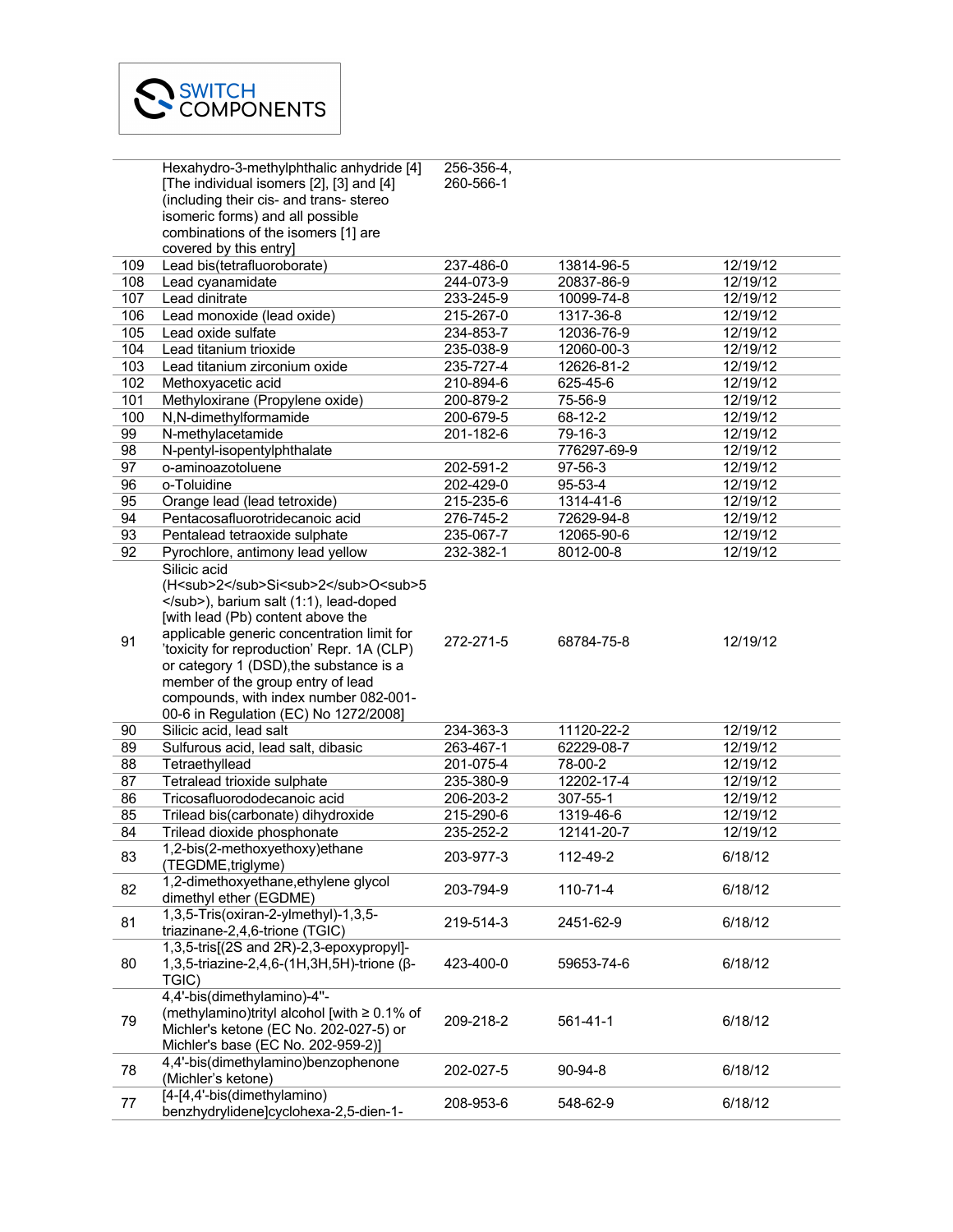|    | ylidene]dimethylammonium chloride (C.I.                                    |           |                |          |
|----|----------------------------------------------------------------------------|-----------|----------------|----------|
|    | Basic Violet 3) [with ≥ 0.1% of Michler's                                  |           |                |          |
|    | ketone (EC No. 202-027-5) or Michler's                                     |           |                |          |
|    | base (EC No. 202-959-2)]                                                   |           |                |          |
|    | [4-[[4-anilino-1-naphthyl][4-                                              |           |                |          |
|    | (dimethylamino)phenyl]methylene]cyclohe                                    |           |                |          |
|    | xa-2,5-dien-1-ylidene] dimethylammonium                                    |           |                |          |
| 76 | chloride (C.I. Basic Blue 26) [with $\geq 0.1\%$                           | 219-943-6 | 2580-56-5      | 6/18/12  |
|    | of Michler's ketone (EC No. 202-027-5) or                                  |           |                |          |
|    | Michler's base (EC No. 202-959-2)]                                         |           |                |          |
| 75 | Diboron trioxide                                                           | 215-125-8 | 1303-86-2      | 6/18/12  |
| 74 | Formamide                                                                  | 200-842-0 | $75 - 12 - 7$  | 6/18/12  |
|    |                                                                            | 401-750-5 |                |          |
| 73 | Lead(II) bis(methanesulfonate)                                             |           | 17570-76-2     | 6/18/12  |
| 72 | N,N,N',N'-tetramethyl-4,4'-                                                | 202-959-2 | 101-61-1       | 6/18/12  |
|    | methylenedianiline (Michler's base)                                        |           |                |          |
|    | $\alpha$ , $\alpha$ -Bis[4-(dimethylamino)phenyl]-4                        |           |                |          |
|    | (phenylamino)naphthalene-1-methanol                                        |           |                |          |
| 71 | (C.I. Solvent Blue 4) [with $\geq 0.1\%$ of                                | 229-851-8 | 6786-83-0      | 6/18/12  |
|    | Michler's ketone (EC No. 202-027-5) or                                     |           |                |          |
|    | Michler's base (EC No. 202-959-2)]                                         |           |                |          |
| 70 | 1,2-Dichloroethane                                                         | 203-458-1 | 107-06-2       | 12/19/11 |
| 69 | 2,2'-dichloro-4,4'-methylenedianiline                                      | 202-918-9 | $101 - 14 - 4$ | 12/19/11 |
|    | (MOCA)                                                                     |           |                |          |
| 68 | 2-Methoxyaniline, o-Anisidine                                              | 201-963-1 | $90 - 04 - 0$  | 12/19/11 |
| 67 | 4-(1,1,3,3-tetramethylbutyl)phenol                                         | 205-426-2 | 140-66-9       | 12/19/11 |
|    | Aluminosilicate Refractory Ceramic Fibres                                  |           |                |          |
|    | are fibres covered by index number 650-                                    |           |                |          |
|    | 017-00-8 in Annex VI, part 3, table 3.1 of                                 |           |                |          |
|    | Regulation (EC) No 1272/2008 of the                                        |           |                |          |
|    | European Parliament and of the Council of                                  |           |                |          |
|    | 16 December 2008 on classification,                                        |           |                |          |
|    | labelling and packaging of substances and                                  |           |                |          |
|    | mixtures, and fulfil the three following                                   |           |                |          |
|    | conditions: a) oxides of aluminium and                                     |           |                |          |
| 66 | silicon are the main components present                                    |           |                | 12/19/11 |
|    | (in the fibres) within variable concentration                              |           |                |          |
|    | ranges b) fibres have a length weighted                                    |           |                |          |
|    |                                                                            |           |                |          |
|    | geometric mean diameter less two<br>standard geometric errors of 6 or less |           |                |          |
|    |                                                                            |           |                |          |
|    | micrometres (µm) c) alkaline oxide and                                     |           |                |          |
|    | alkali earth oxide                                                         |           |                |          |
|    | (Na2O+K2O+CaO+MgO+BaO) content                                             |           |                |          |
|    | less or equal to 18% by weight                                             |           |                |          |
| 65 | Arsenic acid                                                               | 231-901-9 | 7778-39-4      | 12/19/11 |
| 64 | Bis(2-methoxyethyl) ether                                                  | 203-924-4 | 111-96-6       | 12/19/11 |
| 63 | Bis(2-methoxyethyl) phthalate                                              | 204-212-6 | 117-82-8       | 12/19/11 |
| 62 | Calcium arsenate                                                           | 231-904-5 | 7778-44-1      | 12/19/11 |
| 61 | Dichromium tris(chromate)                                                  | 246-356-2 | 24613-89-6     | 12/19/11 |
| 60 | Formaldehyde, oligomeric reaction                                          | 500-036-1 | 25214-70-4     | 12/19/11 |
|    | products with aniline                                                      |           |                |          |
| 59 | Lead diazide, Lead azide                                                   | 236-542-1 | 13424-46-9     | 12/19/11 |
| 58 | Lead dipicrate                                                             | 229-335-2 | 6477-64-1      | 12/19/11 |
| 57 | Lead styphnate                                                             | 239-290-0 | 15245-44-0     | 12/19/11 |
| 56 | N,N-dimethylacetamide                                                      | 204-826-4 | 127-19-5       | 12/19/11 |
| 55 | Pentazinc chromate octahydroxide                                           | 256-418-0 | 49663-84-5     | 12/19/11 |
| 54 | Phenolphthalein                                                            | 201-004-7 | 77-09-8        | 12/19/11 |
|    | Potassium                                                                  |           |                |          |
| 53 | hydroxyoctaoxodizincatedichromate                                          | 234-329-8 | 11103-86-9     | 12/19/11 |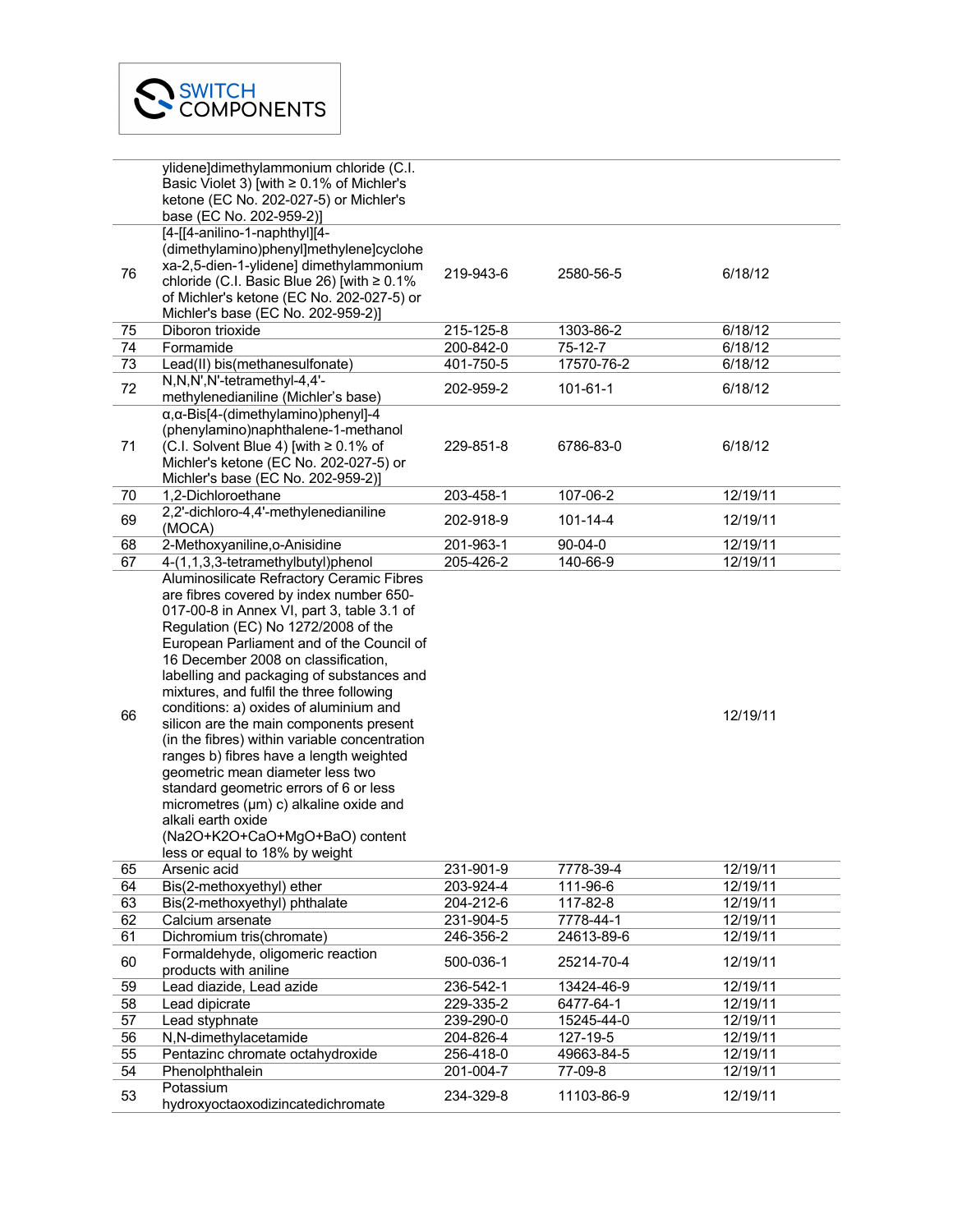| 52              | Trilead diarsenate                         | 222-979-5  | 3687-31-8             | 12/19/11     |
|-----------------|--------------------------------------------|------------|-----------------------|--------------|
|                 | Zirconia Aluminosilicate Refractory        |            |                       |              |
|                 | Ceramic Fibres are fibres covered by       |            |                       |              |
|                 | index number 650-017-00-8 in Annex VI,     |            |                       |              |
|                 | part 3, table 3.1 of Regulation (EC) No    |            |                       |              |
|                 | 1272/2008 of the European Parliament       |            |                       |              |
|                 | and of the Council of 16 December 2008     |            |                       |              |
|                 | on classification, labelling and packaging |            |                       |              |
|                 | of substances and mixtures, and fulfil the |            |                       |              |
|                 | three following conditions: a) oxides of   |            |                       |              |
| 51              | aluminium, silicon and zirconium are the   |            |                       | 12/19/11     |
|                 | main components present (in the fibres)    |            |                       |              |
|                 | within variable concentration ranges b)    |            |                       |              |
|                 | fibres have a length weighted geometric    |            |                       |              |
|                 | mean diameter less two standard            |            |                       |              |
|                 | geometric errors of 6 or less micrometres  |            |                       |              |
|                 | (µm). c) alkaline oxide and alkali earth   |            |                       |              |
|                 | oxide (Na2O+K2O+CaO+MgO+BaO)               |            |                       |              |
|                 | content less or equal to 18% by weight     |            |                       |              |
|                 |                                            |            |                       | 2011/06/20 - |
| 50              | Cobalt dichloride                          | 231-589-4  | 7646-79-9             | 2008/10/28   |
| 49              | 1,2,3-trichloropropane                     | 202-486-1  | 96-18-4               | 6/20/11      |
|                 | 1,2-Benzenedicarboxylic acid, di-C6-8-     |            |                       |              |
| 48              | branched alkyl esters, C7-rich             | 276-158-1  | 71888-89-6            | 6/20/11      |
|                 | 1,2-Benzenedicarboxylic acid, di-C7-11-    |            |                       |              |
| 47              | branched and linear alkyl esters           | 271-084-6  | 68515-42-4            | 6/20/11      |
| 46              | 1-Methyl-2-pyrrolidone (NMP)               | 212-828-1  | 872-50-4              | 6/20/11      |
| 45              | 2-Ethoxyethyl acetate                      | 203-839-2  | 111-15-9              | 6/20/11      |
| 44              | Hydrazine                                  | 206-114-9  | 302-01-2, 7803-57-8   | 6/20/11      |
| 43              | Strontium chromate                         | 232-142-6  | 7789-6-2,             | 6/20/11      |
| 42              | 2-Ethoxyethanol                            | 203-804-1  | 110-80-5              | 12/15/10     |
| 41              | 2-Methoxyethanol                           | 203-713-7  | 109-86-4              | 12/15/10     |
|                 | Acids generated from chromium trioxide     |            |                       |              |
|                 | and their oligomers. Names of the acids    |            |                       |              |
| 40              | and their oligomers: Chromic acid,         | 231-801-5, | 7738-94-5, 13530-68-2 | 12/15/10     |
|                 | Dichromic acid, Oligomers of chromic acid  | 236-881-5  |                       |              |
|                 | and dichromic acid.                        |            |                       |              |
| 39              | Chromium trioxide                          | 215-607-8  | 1333-82-0             | 12/15/10     |
| 38              | Cobalt(II) carbonate                       | 208-169-4  | 513-79-1              | 12/15/10     |
| 37              | Cobalt(II) diacetate                       | 200-755-8  | 71-48-7               | 12/15/10     |
| 36              | Cobalt(II) dinitrate                       | 233-402-1  | 10141-05-6            | 12/15/10     |
| $\overline{35}$ | Cobalt(II) sulphate                        | 233-334-2  | $10124 - 43 - 3$      | 12/15/10     |
| 34              | Ammonium dichromate                        | 232-143-1  | 7789-9-5,             | 6/18/10      |
|                 |                                            | 233-139-2, | 10043-35-3, 11113-50- |              |
| 33              | Boric acid                                 | 234-343-4  | 1                     | 6/18/10      |
|                 |                                            |            | 1303-96-4, 1330-43-4, |              |
| 32              | Disodium tetraborate, anhydrous            | 215-540-4  | 12179-04-3            | 6/18/10      |
| 31              | Potassium chromate                         | 232-140-5  | 7789-00-6             | 6/18/10      |
| 30              | Potassium dichromate                       | 231-906-6  | 7778-50-9             | 6/18/10      |
| 29              | Sodium chromate                            | 231-889-5  | 7775-11-3,            | 6/18/10      |
| 28              | Tetraboron disodium heptaoxide, hydrate    | 235-541-3  | 12267-73-1            | 6/18/10      |
| 27              | Trichloroethylene                          | 201-167-4  | 79-01-6               | 6/18/10      |
| 26              | Acrylamide                                 | 201-173-7  | 79-06-1               | 3/30/10      |
| 25              | 2,4-Dinitrotoluene (2,4-DNT)               | 204-450-0  | $121 - 14 - 2$        | 1/13/10      |
| 24              | Anthracene oil                             | 292-602-7  | 90640-80-5            | 1/13/10      |
| 23              | Anthracene oil, anthracene paste           | 292-603-2  | 90640-81-6            | 1/13/10      |
|                 | Anthracene oil, anthracene paste,          |            |                       |              |
| 22              | anthracene fraction                        | 295-275-9  | 91995-15-2            | 1/13/10      |